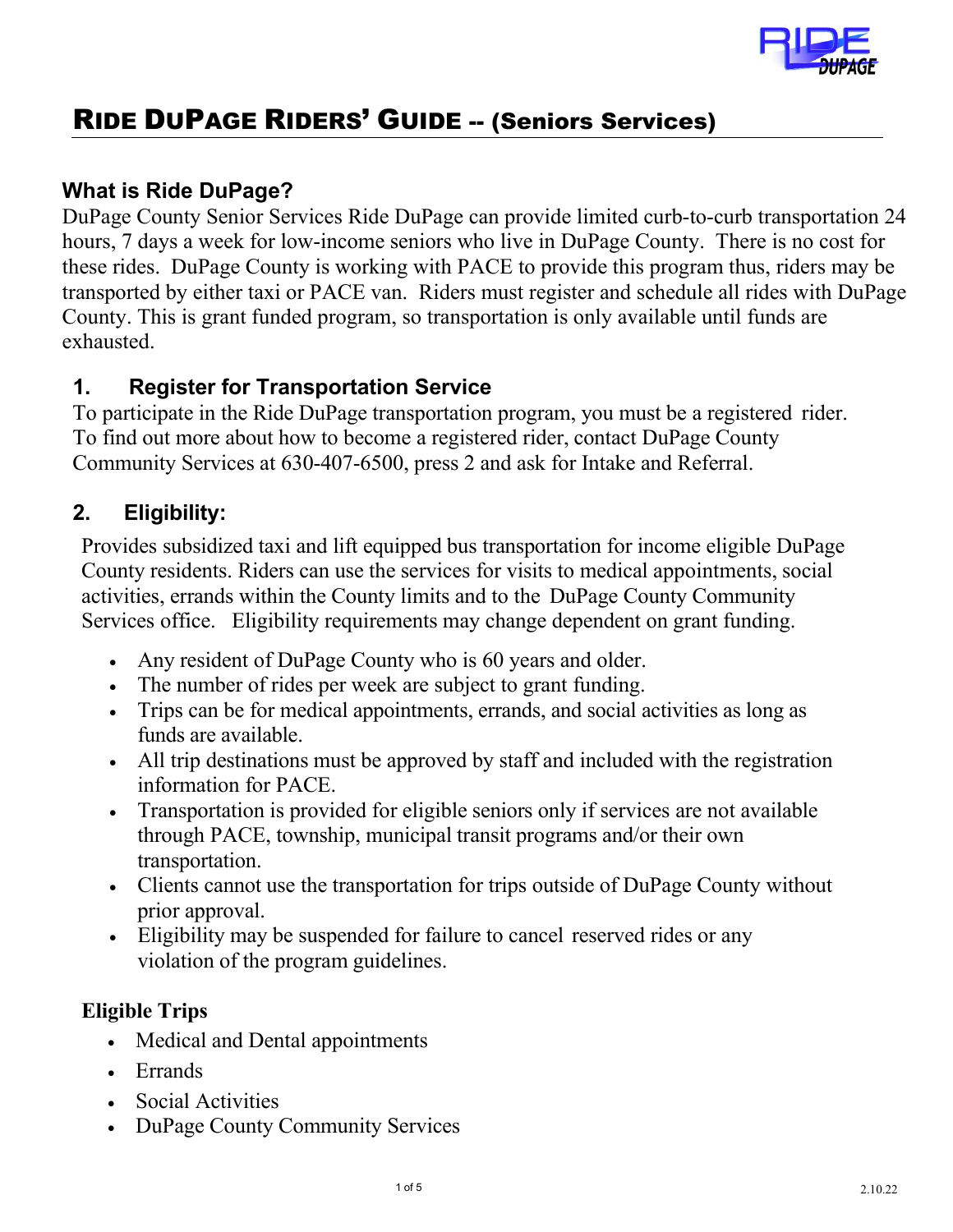

#### **3. Schedule a Ride**

After you become a registered rider, you can schedule a ride by contacting DuPage County Community Services at 1-630-407-6500, press 2 and ask for Intake and Referral.

Identify yourself as a Ride DuPage rider and be prepared to provide the following information.

- 1. Complete and exact address and phone number of your origin and destination.
- 2. **Appointment times** (*i.e. doctor, dentist, etc.*) allow a minimum 30-minute buffer between arrival time and appointment time. Please indicate AM or PM when giving appointment time.
- 3. Physical description of pick-up area including entrance, driveways, signs, entrance names or numbers, building names, etc. Be specific, see "Special Pick-up Instructions" section for more details.
- 4. Major intersections or cross-streets closest to pick-up location if known.
- 5. Name of travel companion/assistant and their travel needs.
- 6. Trip purpose is required. Trip purpose information is used by your sponsor for transportation analysis and the rider's name is kept confidential.

#### **Special Notes:**

#### **\* Ride DuPage is NOT designed as an emergency transportation service. If you have a medical emergency; please call "911" immediately.**

Have call taker confirm the following information.

- 1. Pick-up time
- 2. Appointment time
- 3. Pick-up location **exact address and must be a registered address**
- 4. Drop off location **exact address and must be a registered address**
- 5. Special instructions for the driver
- 6. Return trip information

#### **4. Reservations**

Reservation hours are Monday – Friday 8:00 a.m. and 4:30 p.m. Trips can be reserved up to seven (7) days in advance. **Same day reservations are not guaranteed, and we encourage at least one-day advance notice**. Be advised that the busiest travel times are between 7:00 a.m. and 10:00 a.m. and 3:00 p.m. and 6:00 p.m. Book rides that fall between those times well in advance to ensure availability whenever possible.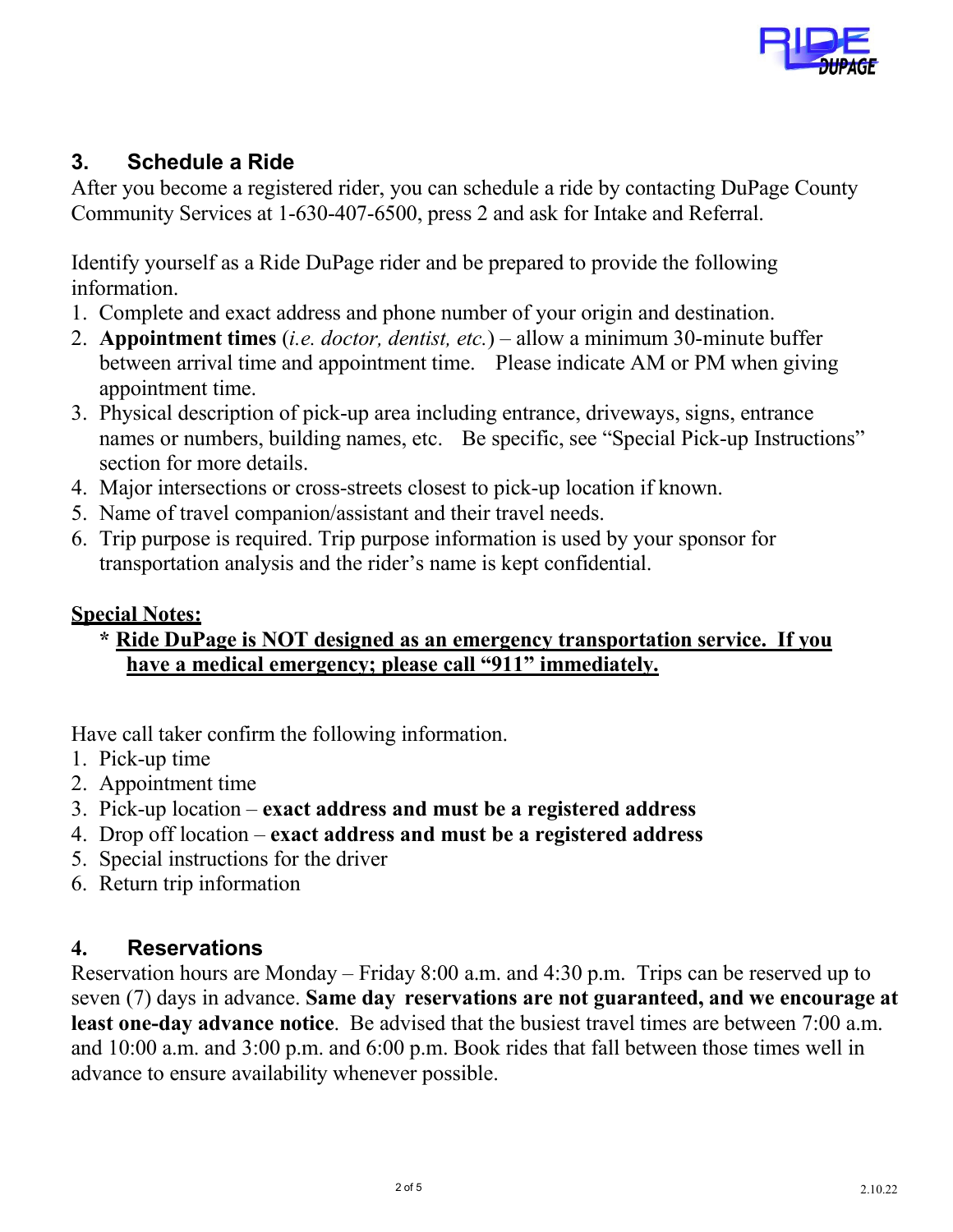

## **5. Special Pick-up Instructions**

Please confirm a designated pick-up location or entrance. For example, Good Samaritan Hospital, Emergency Room Entrance, or specify a specific door. Some larger or more frequently traveled locations have designated drop-off and pick-up locations. Please note there are limits on what riders may carry on to the vehicles-rule of thumb should be "whatever the rider can carry or maneuver independently and secure on the vehicle without taking up another seat in one trip."

## **6. Travel Assistant/Travel Companions**

Ride pick-up is *from curb to curb*. Drivers do not assist riders in and out of buildings but will make every effort to assist a rider into and out of the vehicle safely. When a rider's needs are beyond the responsibility of the driver, a travel assistant/companion is required. The travel assistant/companion must be identified with the sponsor and can only ride with a registered rider. One travel assistant/companion (i.e. spouse, family member, caregiver) may ride at no charge. Service animals are permitted on the vehicles.

#### **7. Group Trips**

Group trips are when 3 or more riders are departing from and returning to the same location. These trips receive a discount. We strongly encourage scheduling group trips whenever possible. Please contact your sponsor for more information.

#### **8. Ride Fares**

There is no fee for rides when using Senior Transportation Grant/Ride DuPage.

#### **9. Transportation Hours**

Transportation services are available 24 hours a day, seven (7) days a week.

#### **10. Pick-up**

The driver has a 30-minute window for pick-up. For example, if your scheduled time is 8:30 a.m., the driver has until 9:00 a.m. to pick you up. At 9:01 a.m., the driver is considered "late". At that point, you can check the trip status by contacting 1-800-713-7445 and pressing 2.

The driver is required to wait 5 minutes past the scheduled pick-up time. When the driver is late, he is still required to wait 5 minutes for you to appear. If you do not appear within 5 minutes, the trip is considered a "no show". If you receive 3 or more "no shows" you will be suspended from the program for 60 days from your last "no show".

Ride pick-up is *from curb to curb*. Drivers do not assist riders in and out of buildings as they can never lose site of the vehicle but will make every effort to assist a rider into and out of the vehicle safely.

Frequently, more than one rider is scheduled for a pick-up at a particular location. Before boarding the vehicle, confirm with the driver that the trip is assigned to you.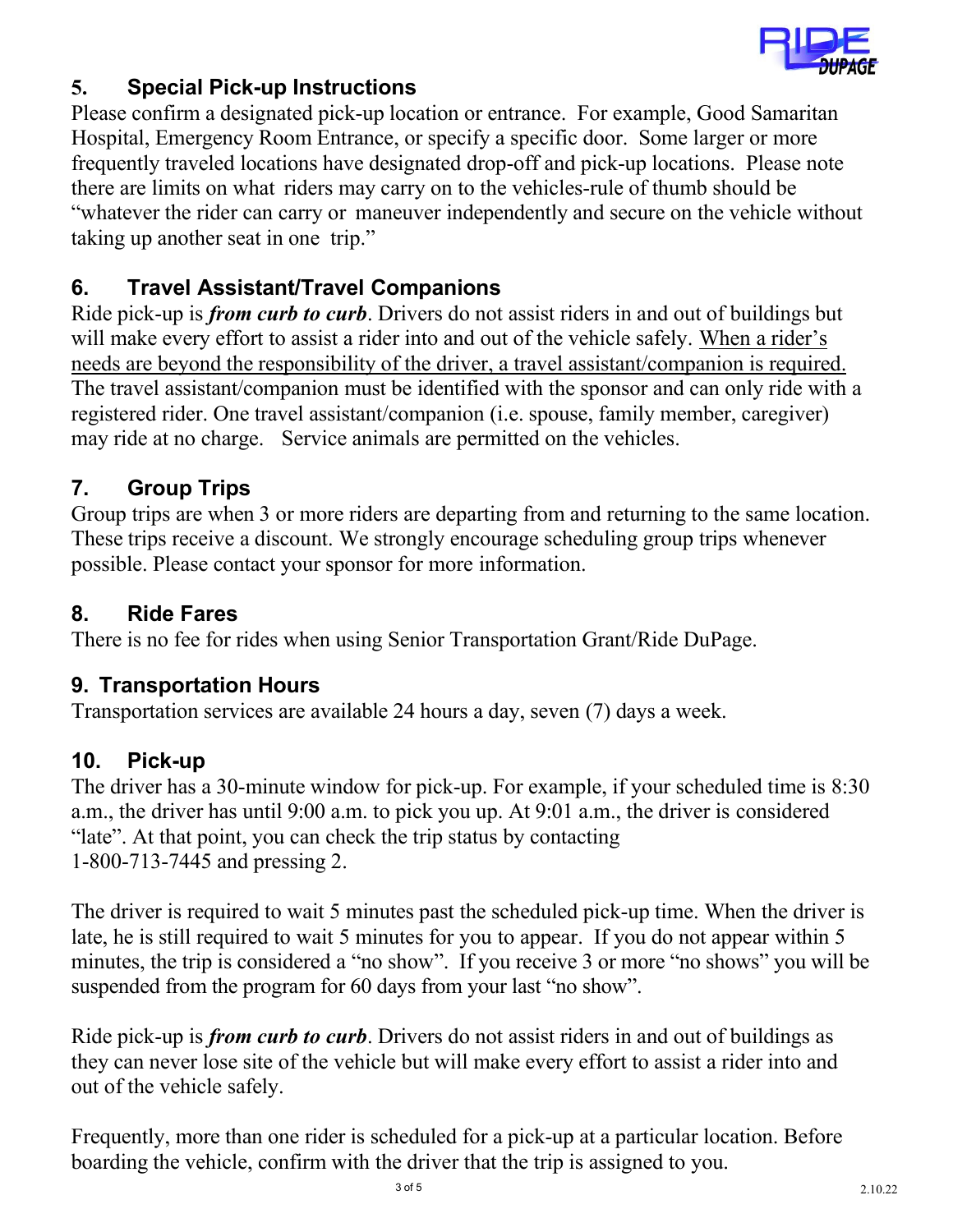

# **11. Check Ride Status**

If your ride is more than 30 minutes late, the rider should check the status of their ride by contacting the Ride DuPage call center at 1-800-713-7445 and pressing 2. The call is routed to a dispatcher who can provide an estimated arrival time.

## **12. Late Pick-ups**

If you experience excessive tardiness from your transportation provider, please contact Pace Quality Assurance representatives at 1-800-606-1282 or your sponsor.

Pace also has an *Emergency Assistance* telephone number that a rider can use if they have traveled to a location using Pace and are stranded (pick-up is over an hour late). Call 1-800- 606-1282 and select Option #3. This telephone line will be answered by a live person 24 hours a day.

## **13. Cancel a Ride**

 If you need to cancel a ride, you are encouraged to do so as soon as possible but no less than **2 hours prior to pick-up time**. A ride cancelled with less 2 hours of notification is considered a "no show". Clients that have three or more "no shows" or late cancellation will be suspended from the program for 60 days from their last no show/late cancellation. When cancelling a trip, remember to cancel the return trip as well. To cancel a ride, contact 1-800-713-7445.

#### **14. Apply for Subscription Rides**

If travel is required for two days or more per week to the same location for an extended period of time, the rider may apply for a "subscription". Subscription rides eliminate the need for contacting the call center to book trips every week. However, the rider is responsible for the occasional trip adjustment and cancellation. The same cancellation policy applies to all trips. To apply for subscription rides, contact your sponsor. Subscriptions rides are approved by Supervisor on a case-by-case basis.

# **15. Shared Rides**

To maximize our transportation resources, two or more people may be transported together if origin and/or destination locations are within reasonable distances on a bus or a taxicab.

#### **16. Client Feedback - Complaints**

If you have feedback regarding your ride, please contact Pace Quality Assurance representatives at either 1-800-606-1282 or 847-228-4208 or sending an email to *[passenger.services@pacebus.com](mailto:passenger.services@pacebus.com)*. You may also contact the County at (630) 407-6500. Be prepared to describe the nature of the incident along with the date and approximate time, with as much detail as possible. Contact us immediately following the incident to get the most accurate report and timely response.

If you have not received a response within 7 days, please call our feedback line at